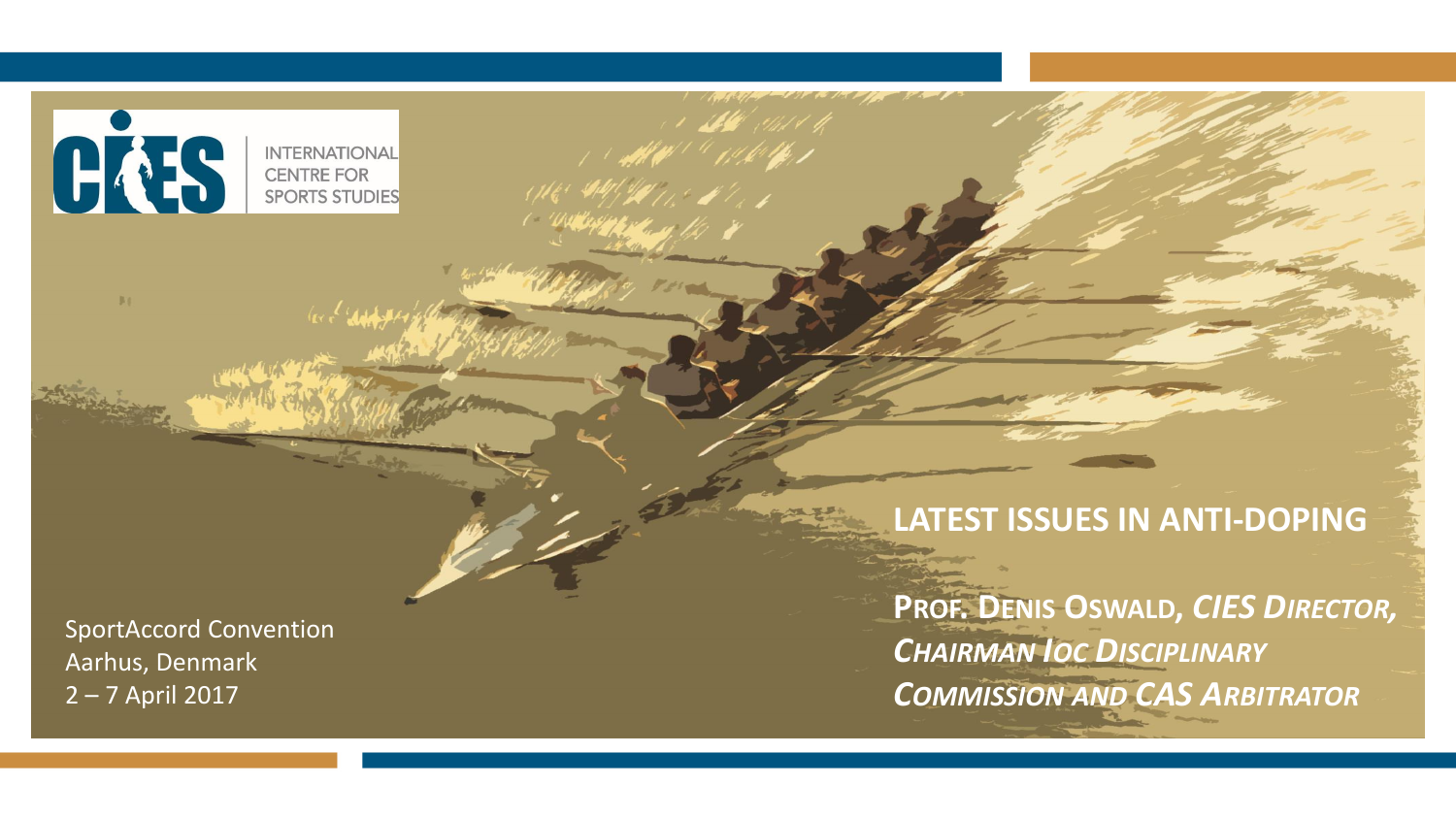#### INTRODUCTION

#### PRESENTATION OUTLINE:

- a) Retests of samples from 2008 Beijing and 2012 London Olympic Games
- b) IC & IP (« McLaren ») Reports; IAAF, IOC & IPC decisions; Case study: IPC/CAS decisions
- c) McLaren Report Sochi laboratory findings
- d) Anti-Doping and disciplinary activities during the 2016 Rio Olympic Games
- e) Other CAS activities in Rio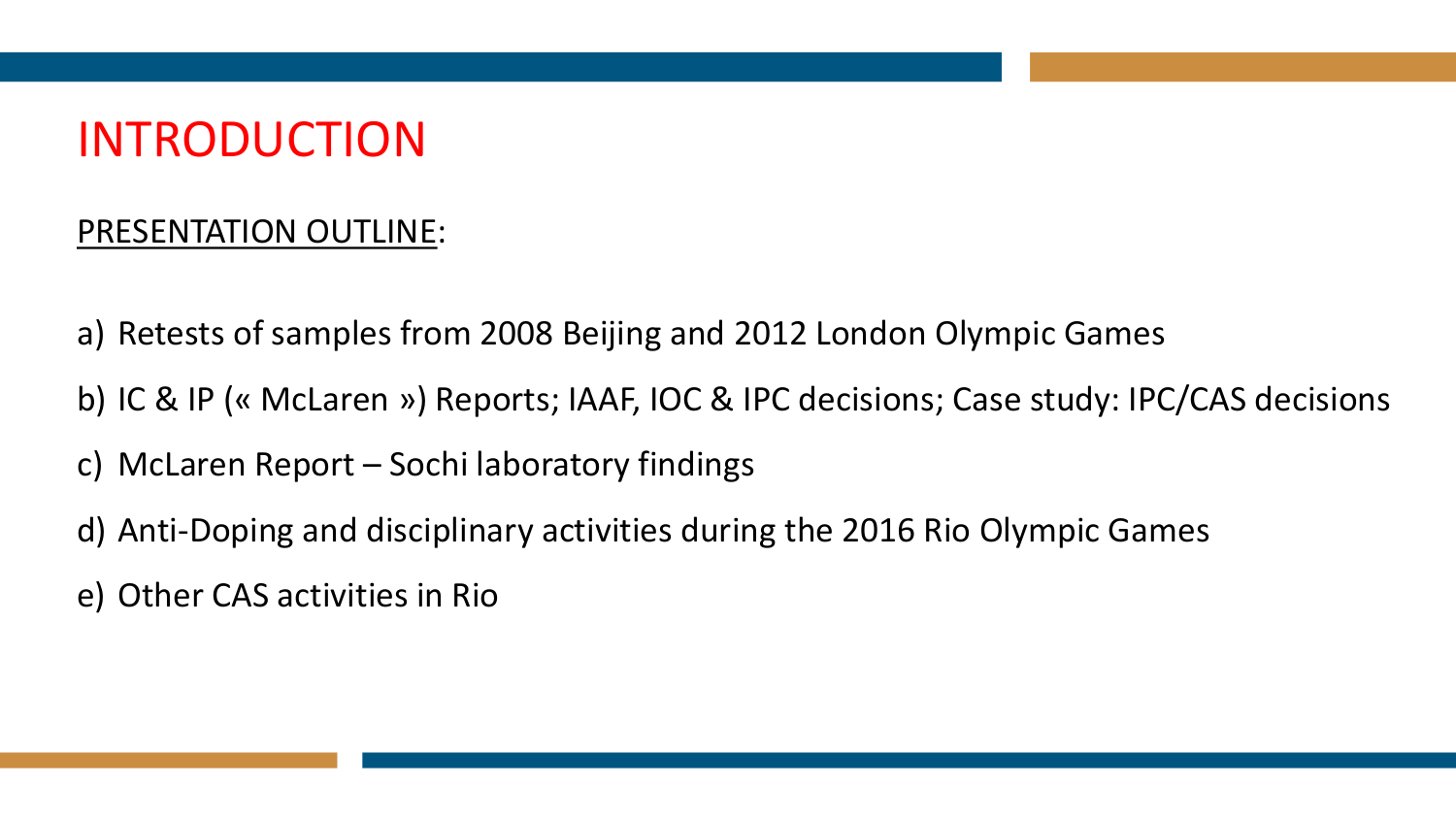## a) Retests of samples – Beijing & London OG

- Introduction
- Legal basis for retests
- Selection of athletes
- Process
- Challenges
- Results

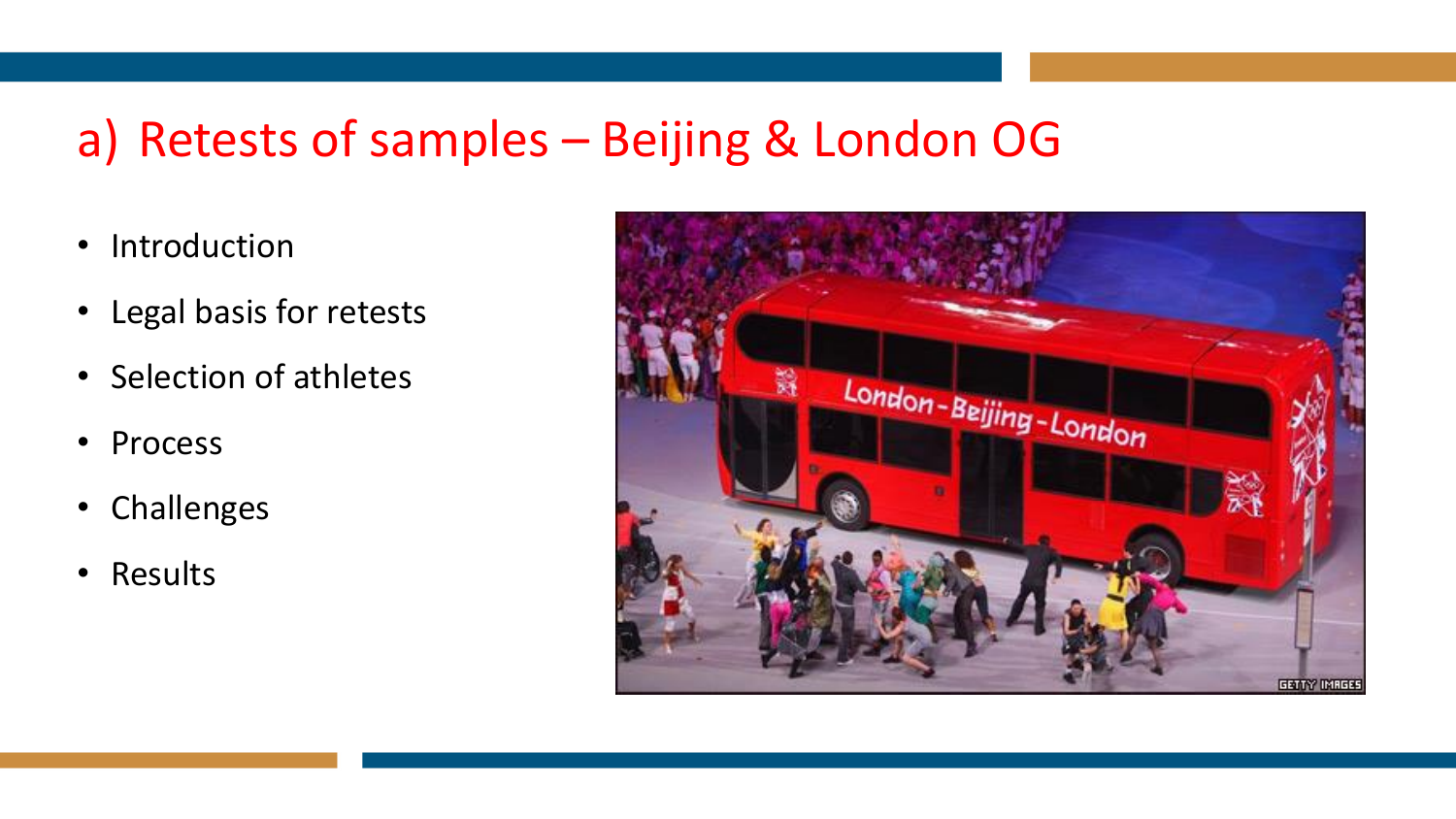## b) IC & IP Reports

- Content & Consequences for 2016 Rio Olympic Games
- Legal approaches IAAF, IOC & IPC
	- IF decisions
	- CAS decisions
- Case Study: CAS Award RPC vs. IPC





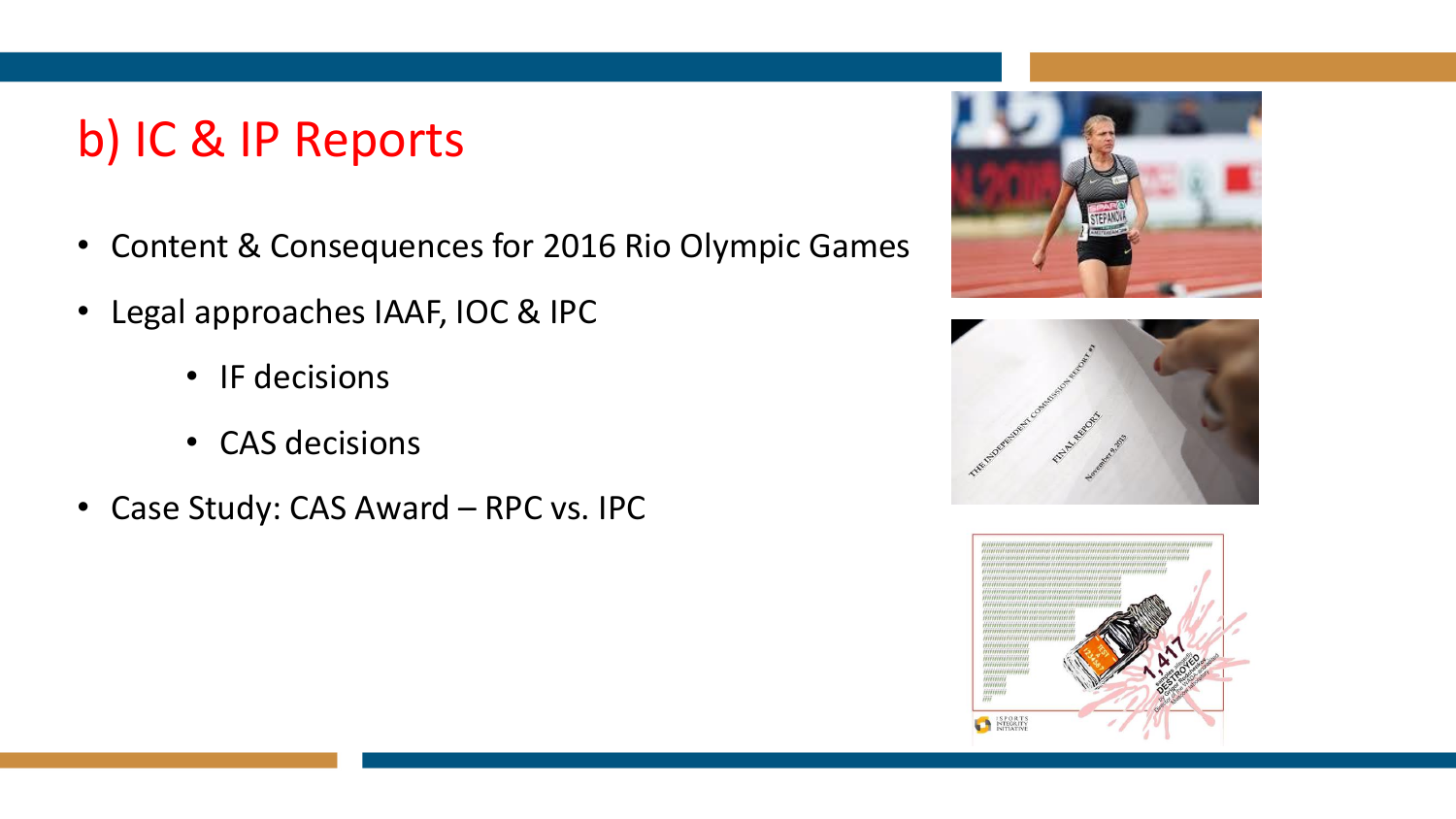#### c) McLaren Report – Sochi laboratory



Sample swapping methodology during 2014 Sochi Winter Olympic Games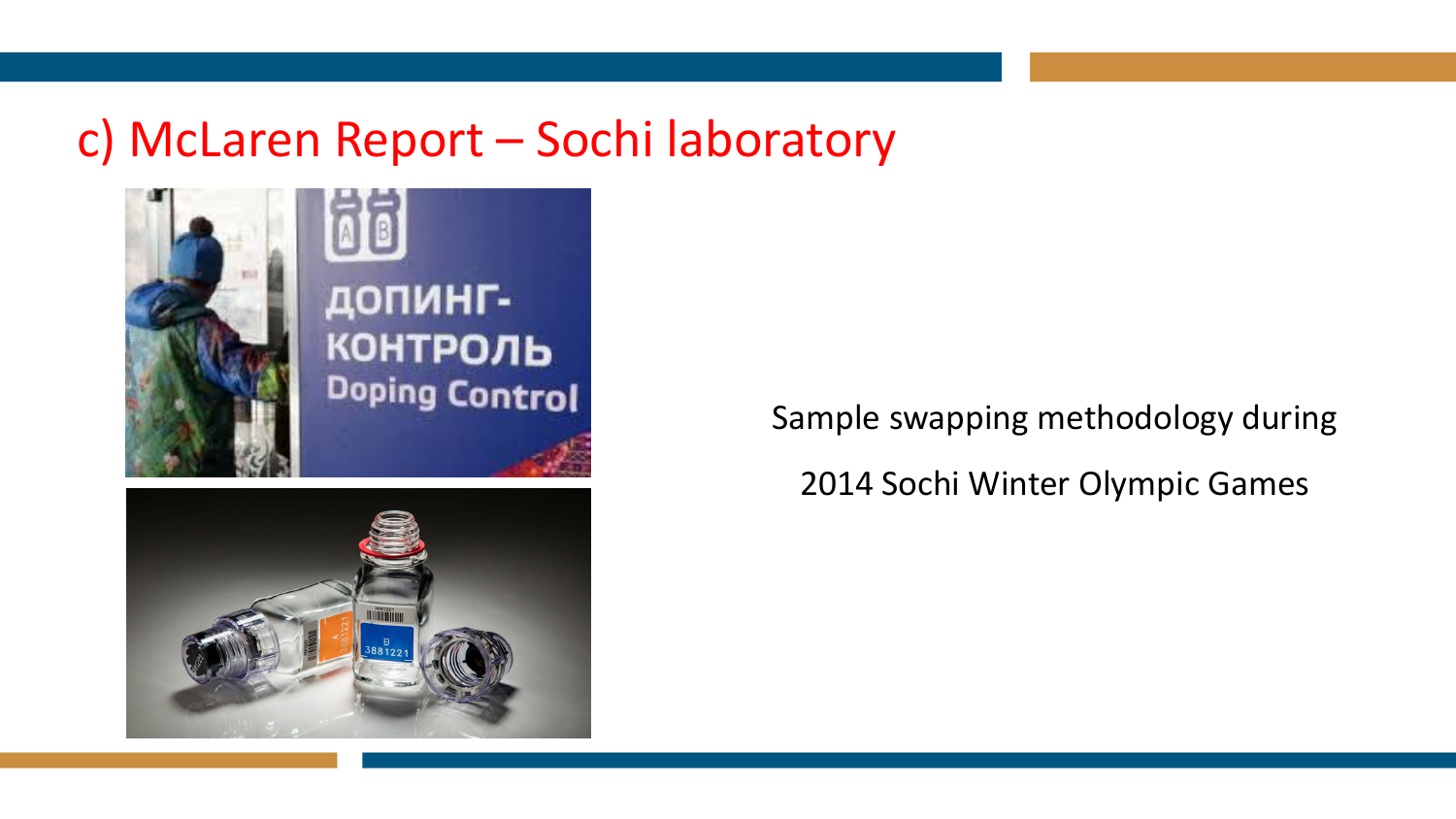# d) Anti-Doping & disciplinary activities – Rio 2016

- Results Management during Rio 2016 CAS Anti-Doping Division (ADD)
	- 8 cases
- IOC disciplinary activities
	- 9 cases

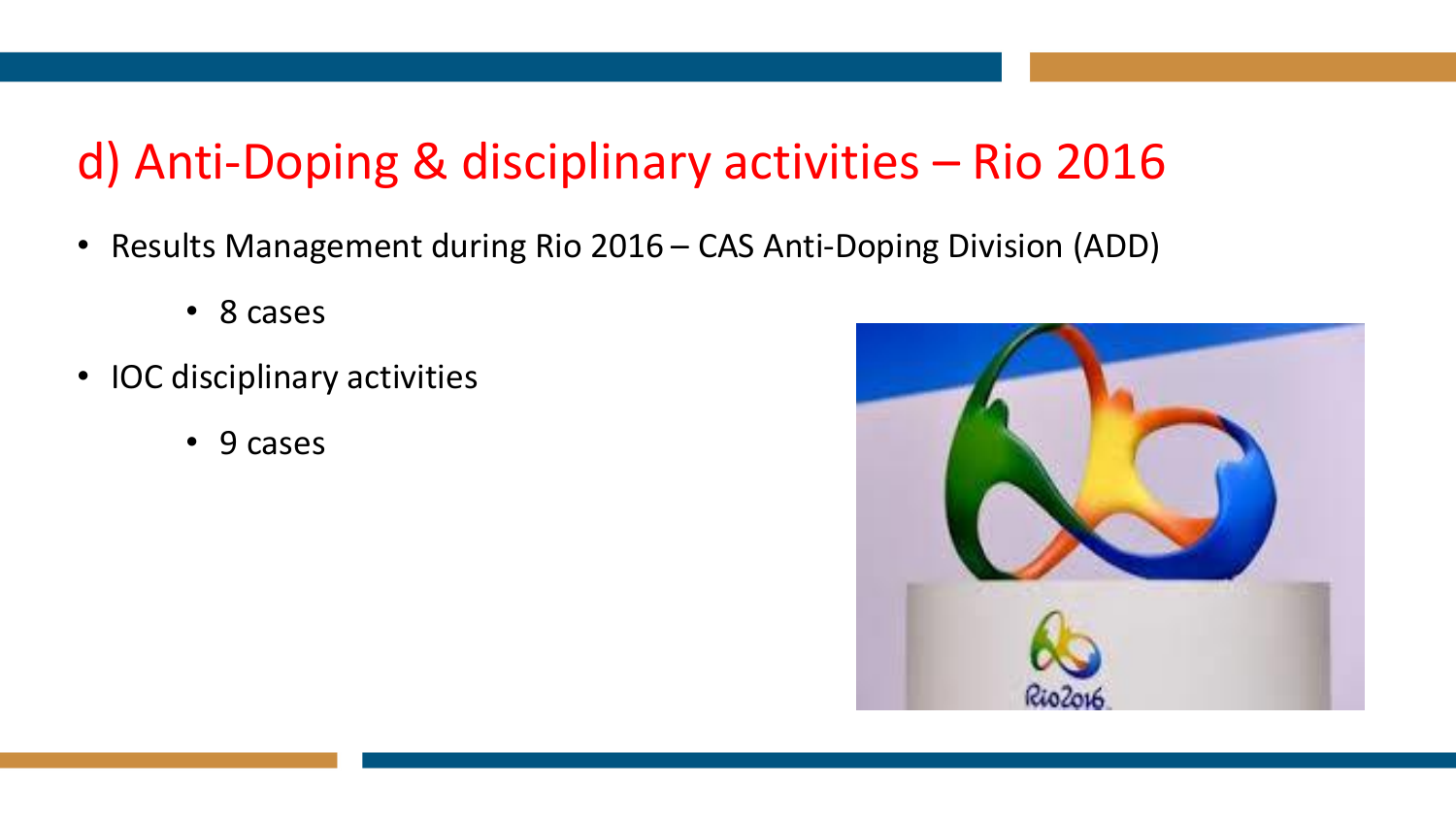#### e) Other CAS activities in Rio

- CAS ad hoc Division
	- 28 cases in total
	- 16 related to status/eligibility of Russian athletes

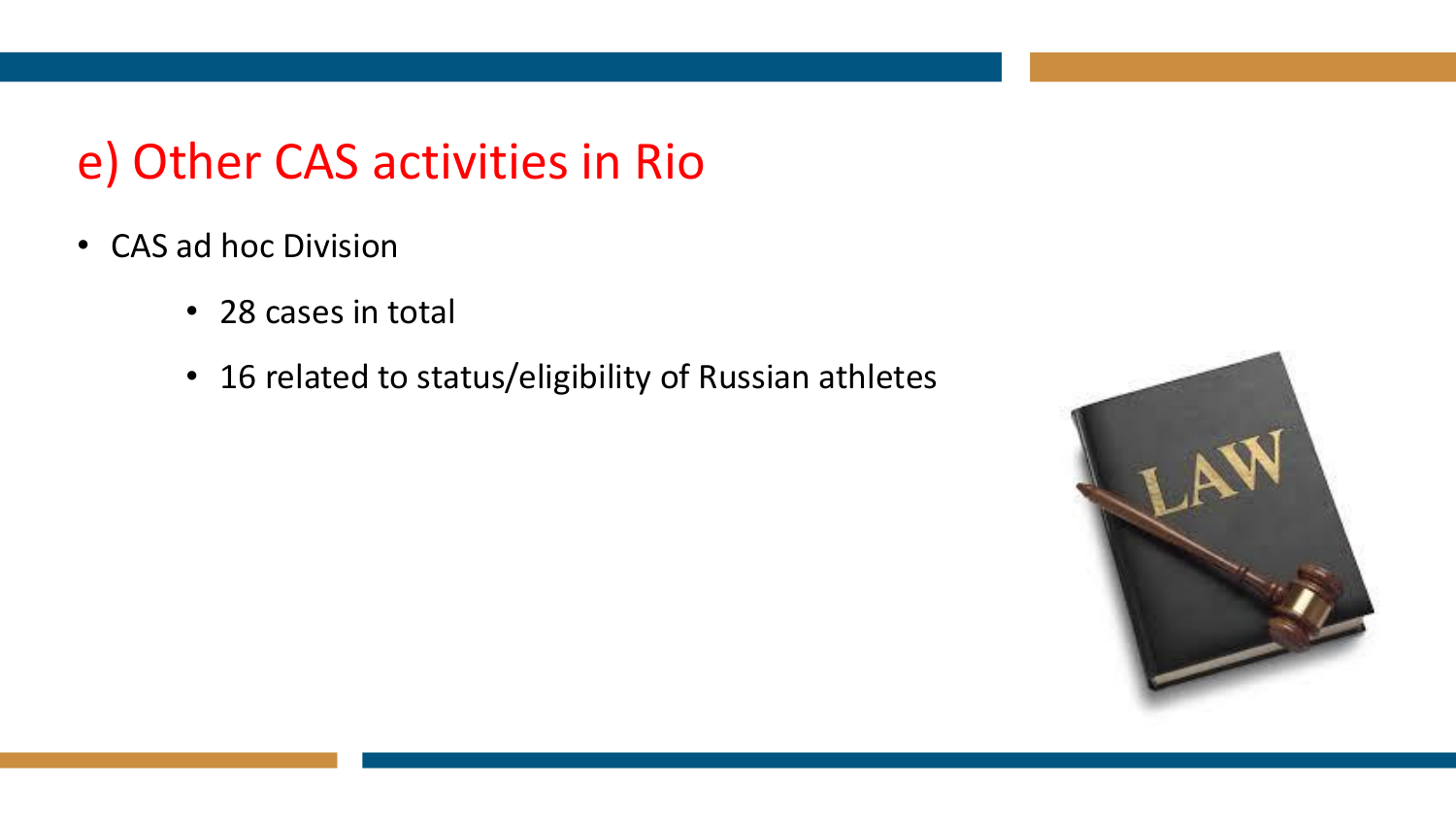# CASE STUDY: IPC – CAS Award (CAS 2016/A/4745 RPC v. IPC)

I. FACTS

- McLaren Report: State-run doping programme by Russian Government
- IPC decision to suspend RPC
- Consequences: No Russian athletes at Rio Paralympic Games
- CAS Appeal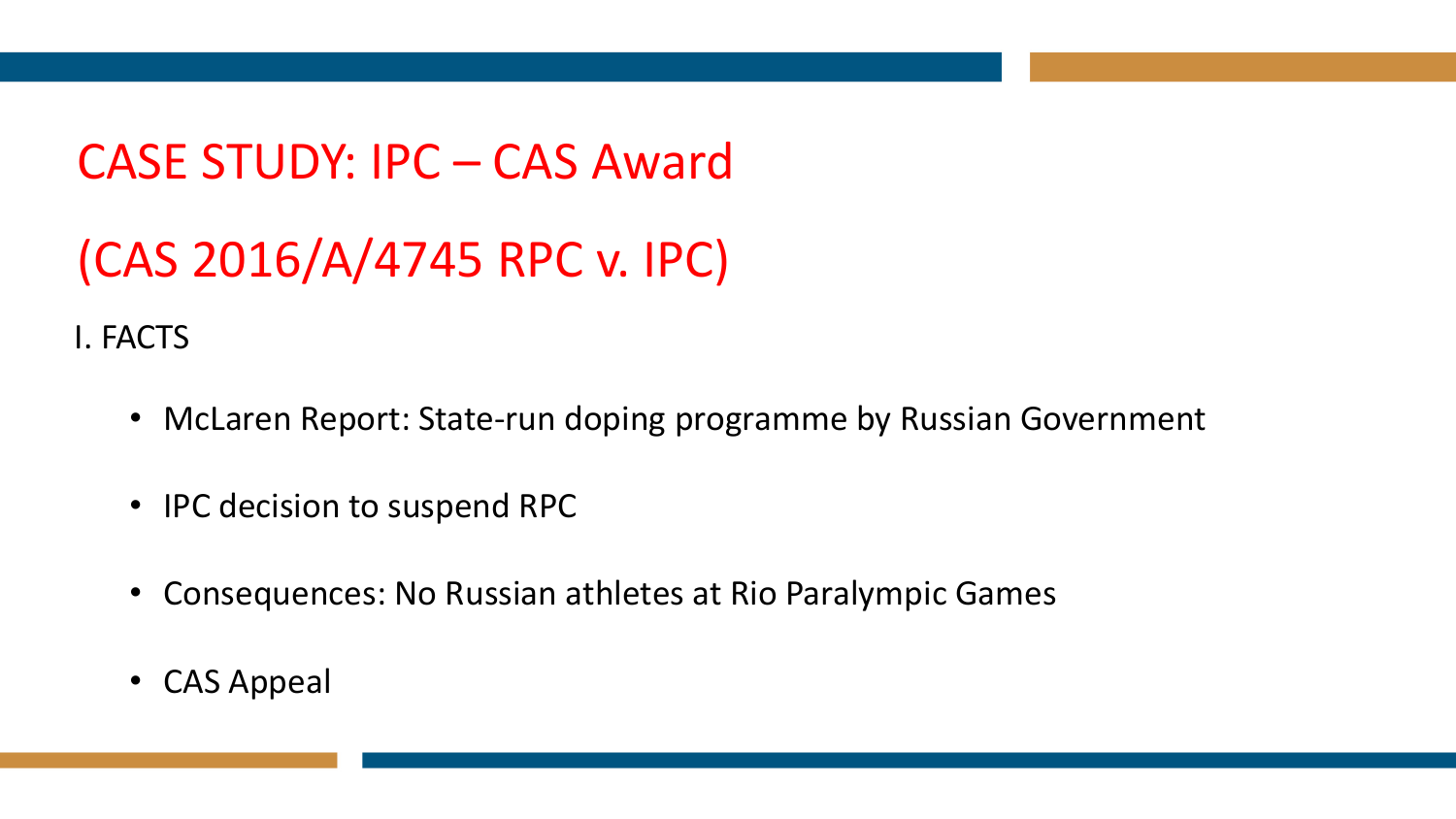## CASE STUDY: IPC – CAS Award cont…

#### II. LEGAL FRAMEWORK

Member's obligations under IPC Constitution:

- "*comply with the World Anti-Doping C*ode" (Art. 2.1.1)
- *....the spirit of fair play prevails, ...and fundamental ethical principles are*

*upheld;*" (Art. 2.2.6)

• "*contribute to the creation of a drug-free sport environment....*" (Art. 2.2.7)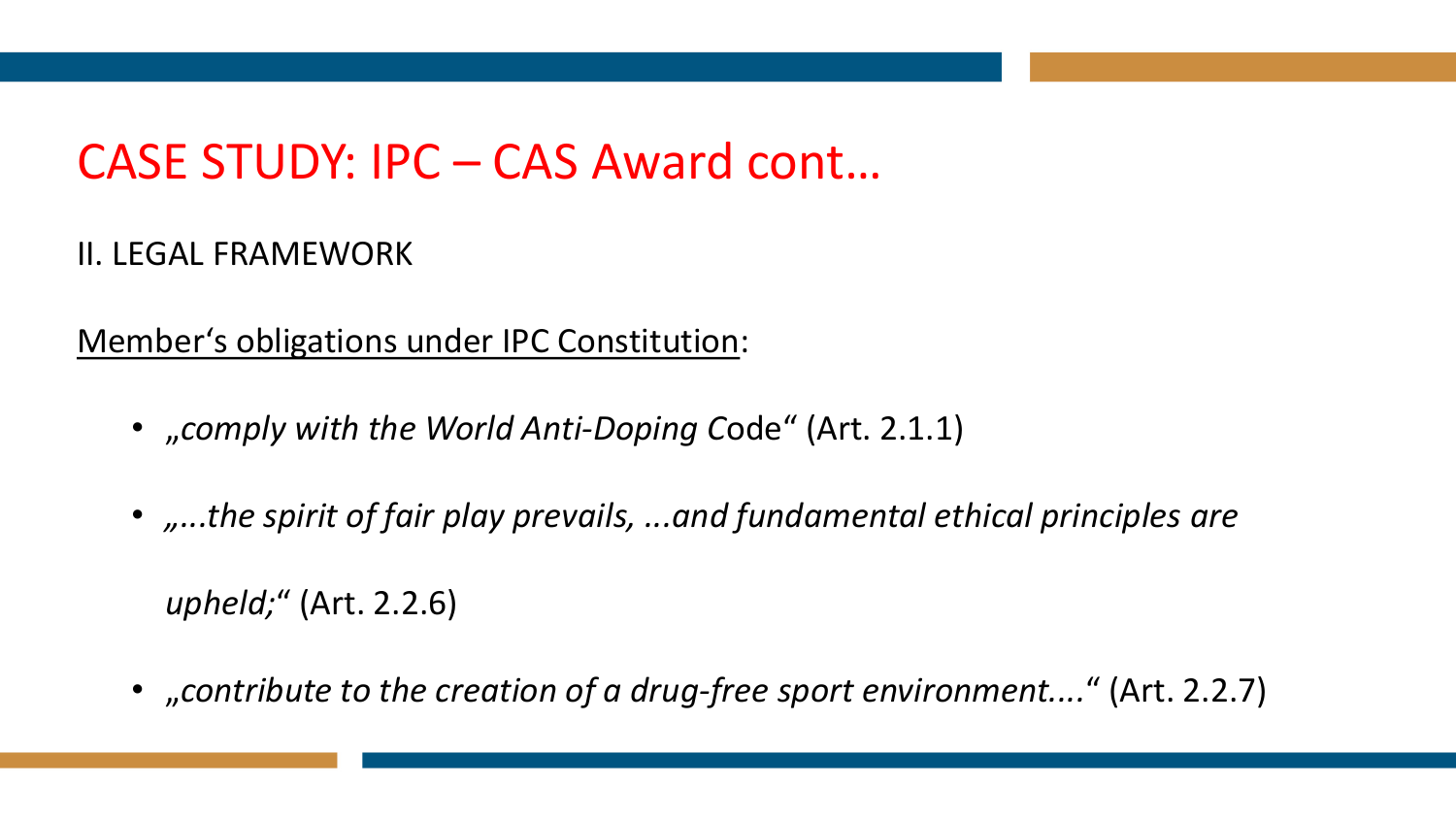#### CASE STUDY: IPC – CAS Award cont…

III. THE ISSUES

A. Did RPC fail to comply with its membership obligations?

B. Did IPC apply correct procedure in suspending the RPC?

C. Was the decision to suspend RPC proportionate?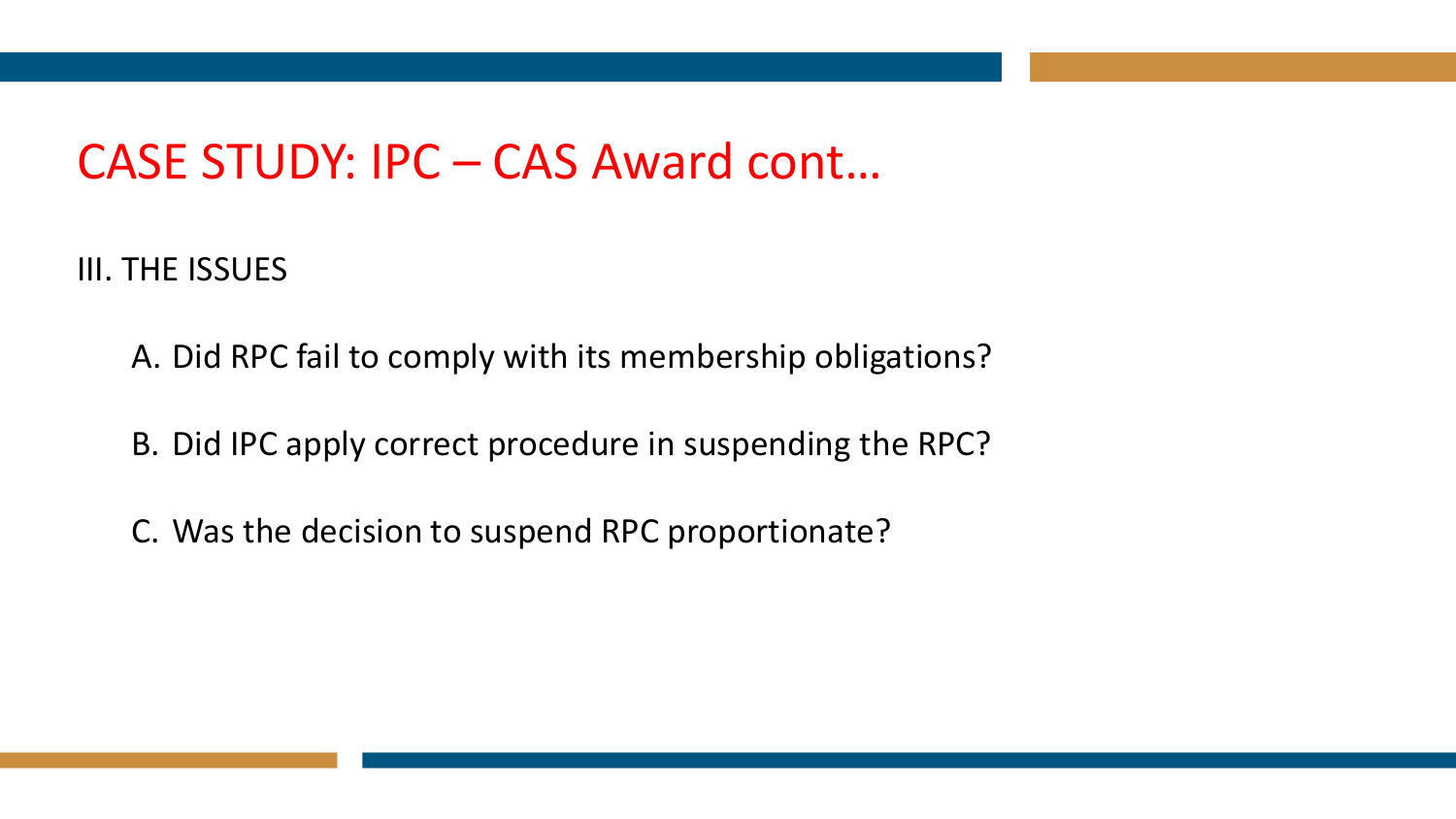# A. RPC - membership obligations?

- 1. Findings of IP Report
	- (i) Challenge made
		- Moscow Laboratory: Disappearing Positive Methodology
		- Sochi Laboratory: Sample Swapping Methodology
		- Ministry of Sport directions
- 2. Consequences of IP Report

(i) No proof of complicity or involvement

(ii) Responsibility for non-compliance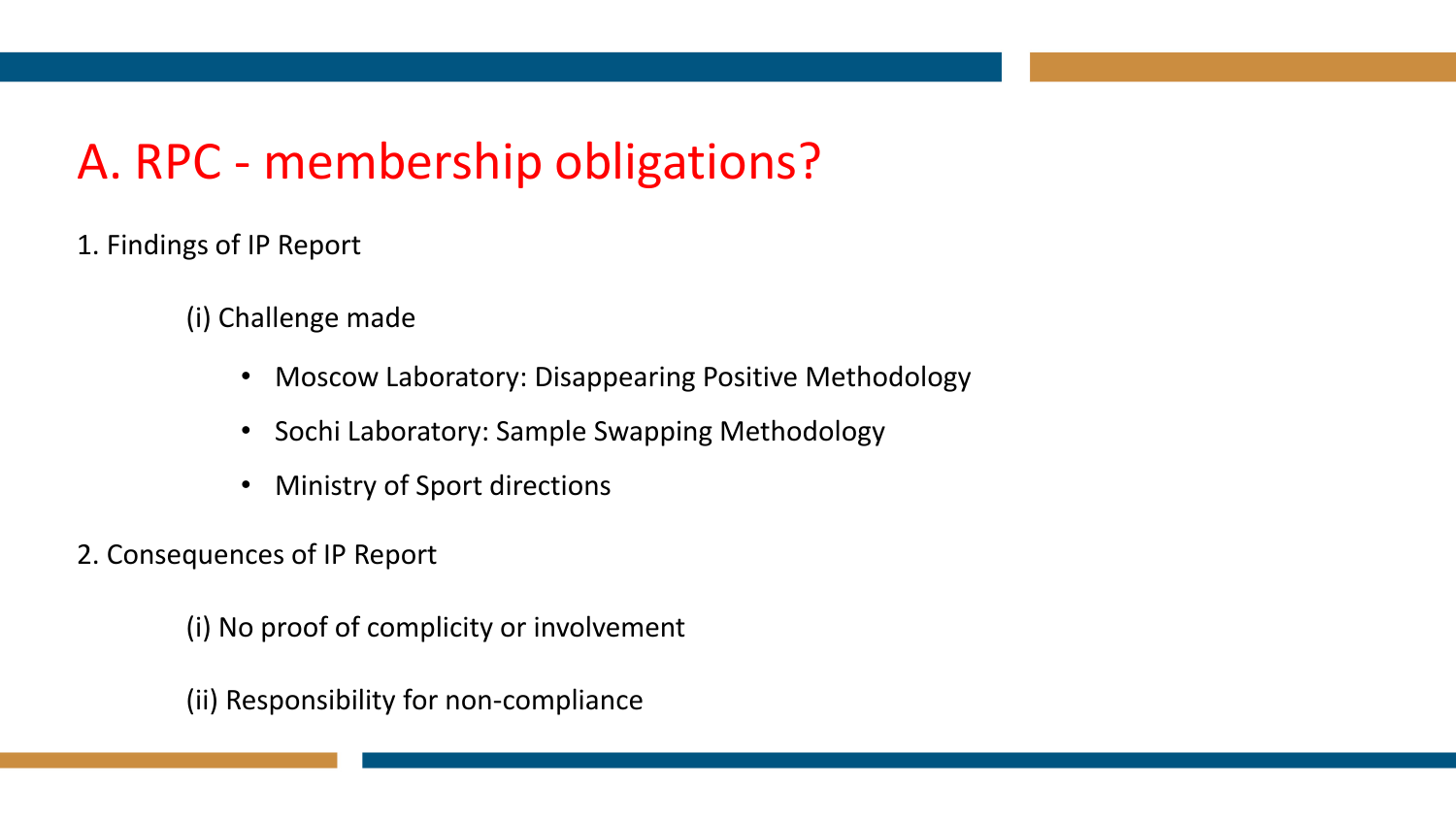# B. IPC – procedures for suspension?

- 1. Challenge made
	- Due warning under IPC "Suspension Policy"?
	- Inadequate time to remedy matter (6 days)
- 2. Consideration by Panel
	- IPC Letter Notice of membership suspension proceedings
	- deadline to "correct the deficiency" identified
	- CAS *de novo* hearing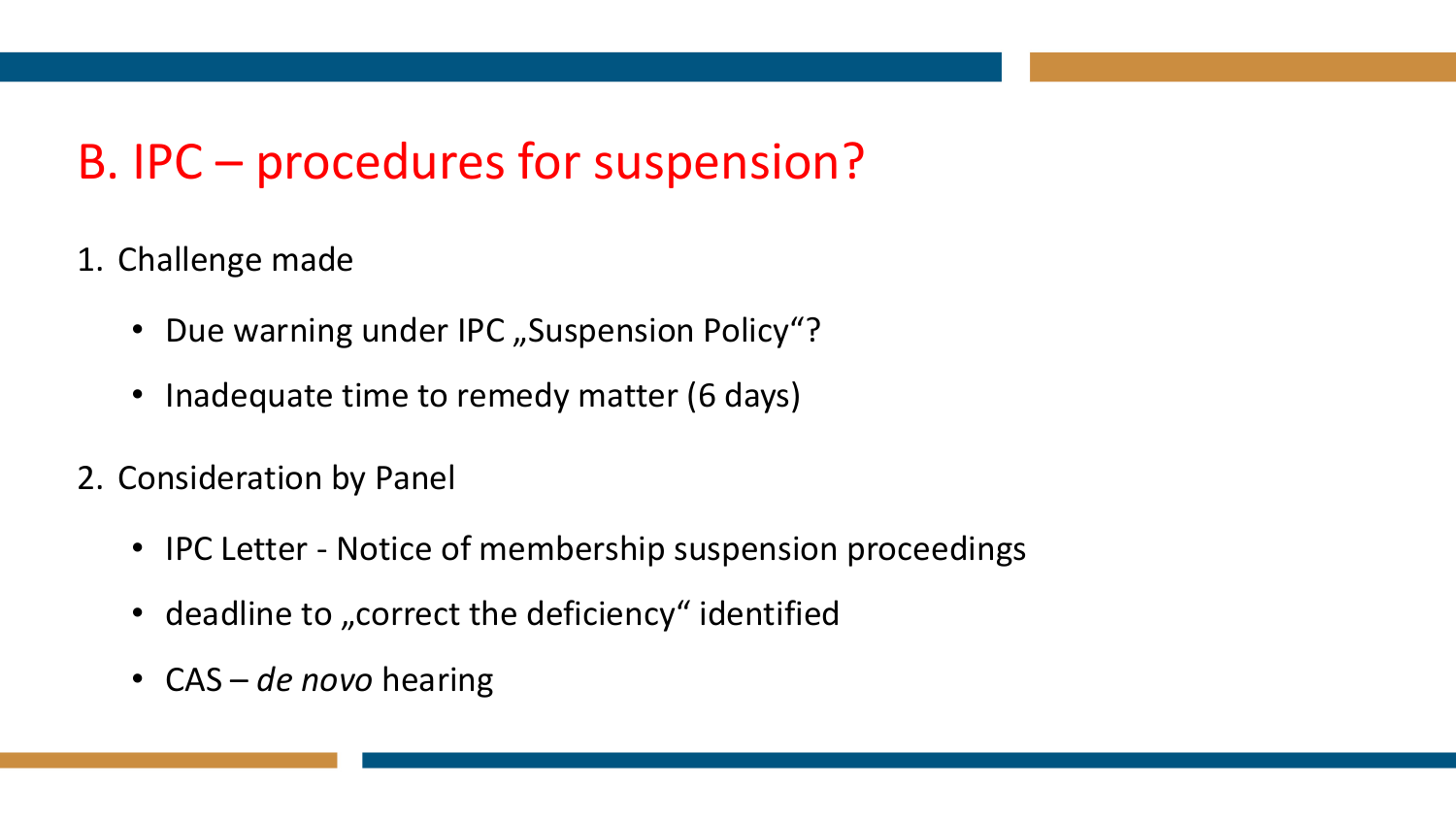# C. Proportionality?

- 1. Challenge made: Decision & Consequences "unwarranted and disproportionate"
- 2. Consideration by Panel
	- (i) Interests of Athletes not to be retained
	- (ii) The magnitude of the failure
	- (iii) The functioning of organised sport
	- (iv) The legal basis
	- (v) The damage caused
	- (vi) No obvious alternatives
	- (vii)No breach of statutory provision
	- (viii) Conclusion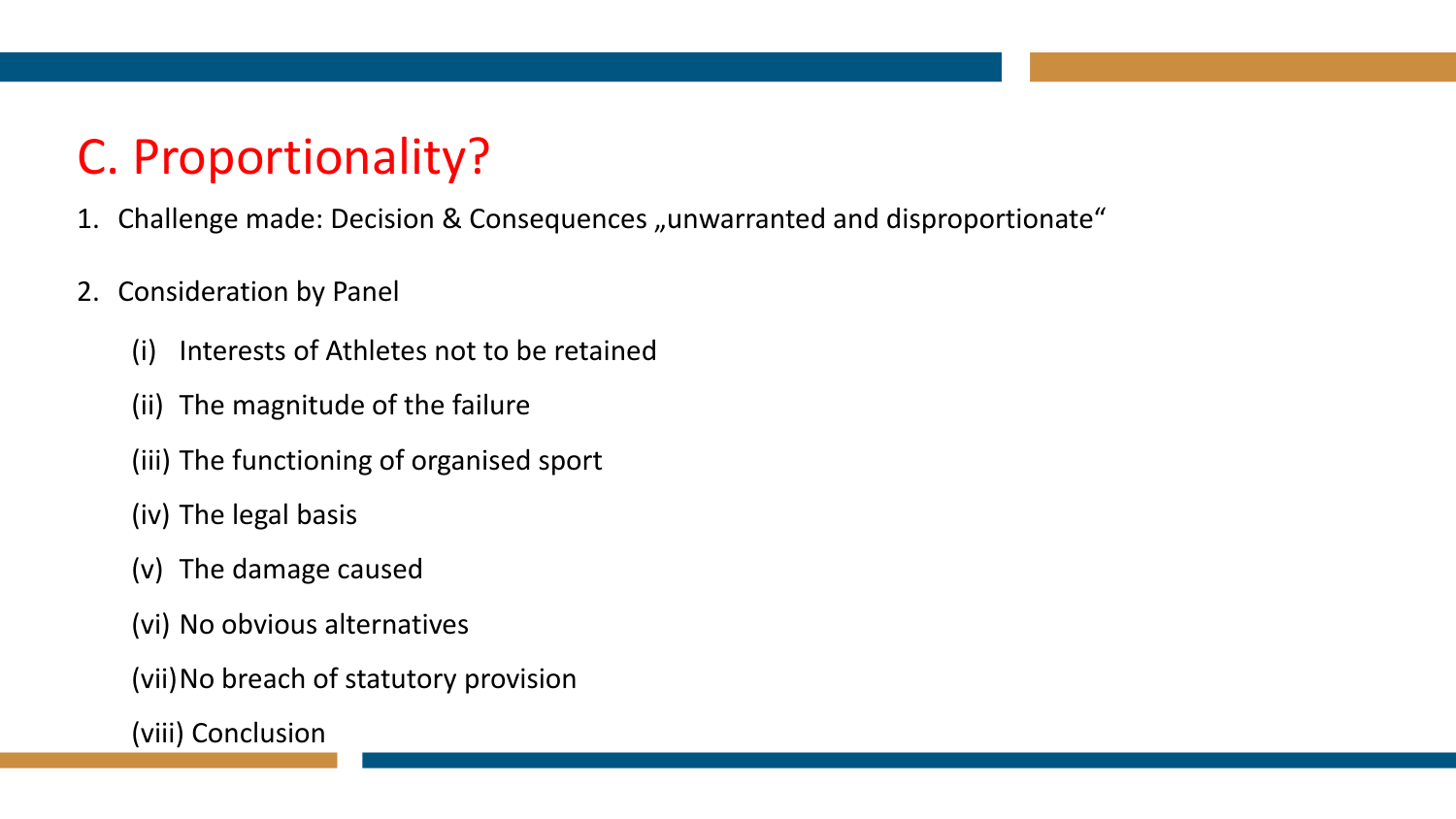#### D. Recent actions by RPC

- 1. Submission by Parties
	- RPC remedial steps
- 2. Consideration by Panel
	- No appropriate steps have yet occurred